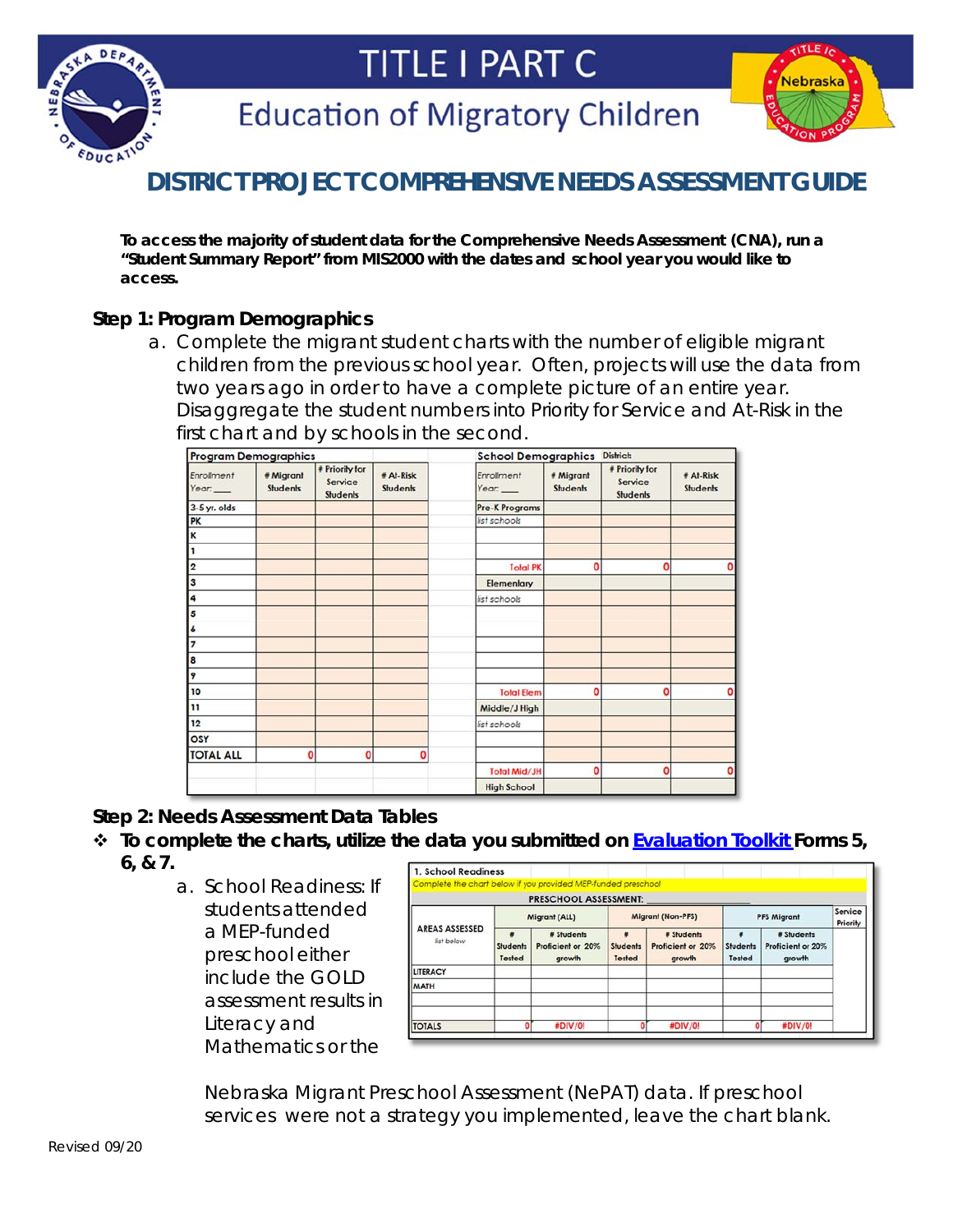b. ELA/Mathematics: If you provided supplemental instructional services such as tutoring, after-school programs, summer school programs, etc., provide the student pre/post assessment data in the chartdisaggregated by PFS and Non-PFS. Also include the name of the Assessment used. *If K-8 instructional services were not a strategy you implemented, leave the chart blank.*

| Complete the chart below if you provided MEP-funded supplemental instructional services (tutoring, summer school,<br>expanded learning, etc)- Goal= 60% of students proficient/show growth |                                       |                                           |                           |                                           |                           |                                           |                     |
|--------------------------------------------------------------------------------------------------------------------------------------------------------------------------------------------|---------------------------------------|-------------------------------------------|---------------------------|-------------------------------------------|---------------------------|-------------------------------------------|---------------------|
|                                                                                                                                                                                            |                                       | <b>ASSESSMENT:</b>                        |                           |                                           |                           |                                           |                     |
| <b>AREAS ASSESSED</b>                                                                                                                                                                      |                                       | Migrant (ALL)                             |                           | <b>Migrant (Non-PFS)</b>                  |                           | <b>PFS Migrant</b>                        | Service<br>Priority |
| list below                                                                                                                                                                                 | 畫<br><b>Students</b><br><b>Tested</b> | # Students<br>Proficient or 20%<br>growth | <b>Students</b><br>Tested | # Students<br>Proficient or 20%<br>growth | <b>Students</b><br>Tested | # Students<br>Proficient or 20%<br>growth |                     |
|                                                                                                                                                                                            |                                       |                                           |                           |                                           |                           |                                           |                     |
| <b>TOTALS</b>                                                                                                                                                                              |                                       | #DIV/0!                                   |                           | #DIV/0!                                   |                           | #DIV/0!                                   |                     |

- c. NSCAS ELA & Math: The data provided in the charts are the final *statewide* results of the 2017-18 school year and disaggregated by allmigrant, PFS, and Non-PFS migrant. If you have access to your specific project NSCAS data, replace the contents in the chart.
- d. Graduation/Dropout: The data provided in the charts are the final *statewide* results of the 2017-18 school year and disaggregated by allmigrant, PFS, and Non-PFS migrant. If you have access to your specific project graduation/dropout data, replace the contents in the chart.
- e. OSY Gains on GOSOSY Mini-lessons: If you provided instructional services to Out of School Youth (OSY), please indicate the results in the chart. *This data would be the same that you submitted through the evaluation process.*

| Complete the chart below if you provided OSY instruction using GOSOSY materials-State Goal=show 20% growth |               | <b>OSY Gains on GOSOSY Mini-Lessons</b> |                    |                         |
|------------------------------------------------------------------------------------------------------------|---------------|-----------------------------------------|--------------------|-------------------------|
|                                                                                                            | Migrant (ALL) | <b>Migrant (Non PFS)</b>                | <b>PFS Migrant</b> | <b>Service Priority</b> |
| Number of OSY with Pre/Post Scores                                                                         |               |                                         |                    |                         |
| Number of OSY Gaining 20% on mini                                                                          |               |                                         |                    |                         |
| lessons                                                                                                    |               |                                         |                    |                         |

f. Please select any areas of concern by indicating (x) in the Service Priority boxes for each chart.

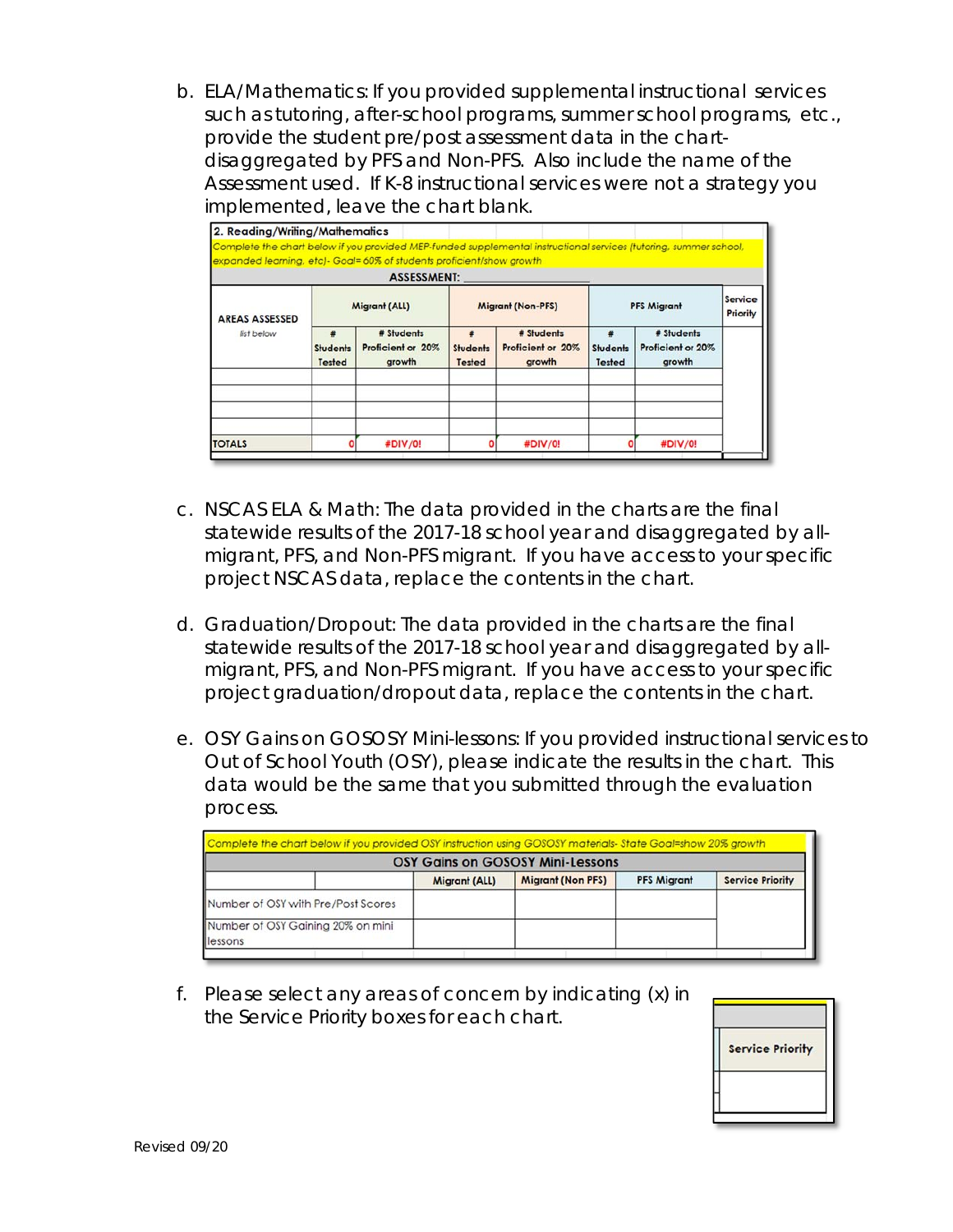#### **Step 3: Services Provided**

- a. Using the "Student Summary Report" from MIS2000, complete the chart outlining the instructional and support services you provided during the previous year. The chart is broken into age/grade groups so you can differentiate the types of services provided for specific migrant children groups. The PFS and At-Risk columns are a duplicative count and will not be included in your totals.
- b. Please indicate the year of data you are summarizing as well as the areas that will be a service priority area.

|                                   | (year) Services Provided |    |       |         |                                           |            |         |          |     |       |                      |
|-----------------------------------|--------------------------|----|-------|---------|-------------------------------------------|------------|---------|----------|-----|-------|----------------------|
|                                   |                          |    |       |         | <b>Instructional and Support Services</b> |            |         |          |     |       |                      |
| <b>Instructional</b>              |                          |    |       |         | <b>Number of Migrant Youth Served</b>     |            |         |          |     |       |                      |
| <b>Services</b>                   | $3 - 5$<br>years         | PK | $K-2$ | $3 - 6$ | $7 - 12$                                  | <b>PFS</b> | At-Risk | other RE | OSY | Total | Priority<br>Area (V) |
| <b>HS Credit Accrual</b>          |                          |    |       |         |                                           |            |         |          |     |       |                      |
| <b>ESL Instruction</b>            |                          |    |       |         |                                           |            |         |          |     | 0     |                      |
| <b>Extended Day/Wk</b><br>Program |                          |    |       |         |                                           |            |         |          |     |       |                      |
| <b>GED</b>                        |                          |    |       |         |                                           |            |         |          |     | ٥     |                      |
| Prevention/ED<br><b>Health</b>    |                          |    |       |         |                                           |            |         |          |     |       |                      |
| Math                              |                          |    |       |         |                                           |            |         |          |     | 0     |                      |
| Pre-GED                           |                          |    |       |         |                                           |            |         |          |     | Ω     |                      |
| Preschool                         |                          |    |       |         |                                           |            |         |          |     | Ω     |                      |
| Reading/LA                        |                          |    |       |         |                                           |            |         |          |     | ٥     |                      |
| <b>Science</b>                    |                          |    |       |         |                                           |            |         |          |     | Ω     |                      |
| <b>Social Studies</b>             |                          |    |       |         |                                           |            |         |          |     | Ω     |                      |
| <b>Totals</b>                     | O                        | Ω  | O     | Ō       | Ω                                         | O          | ŋ       | ٥        | ٥   |       |                      |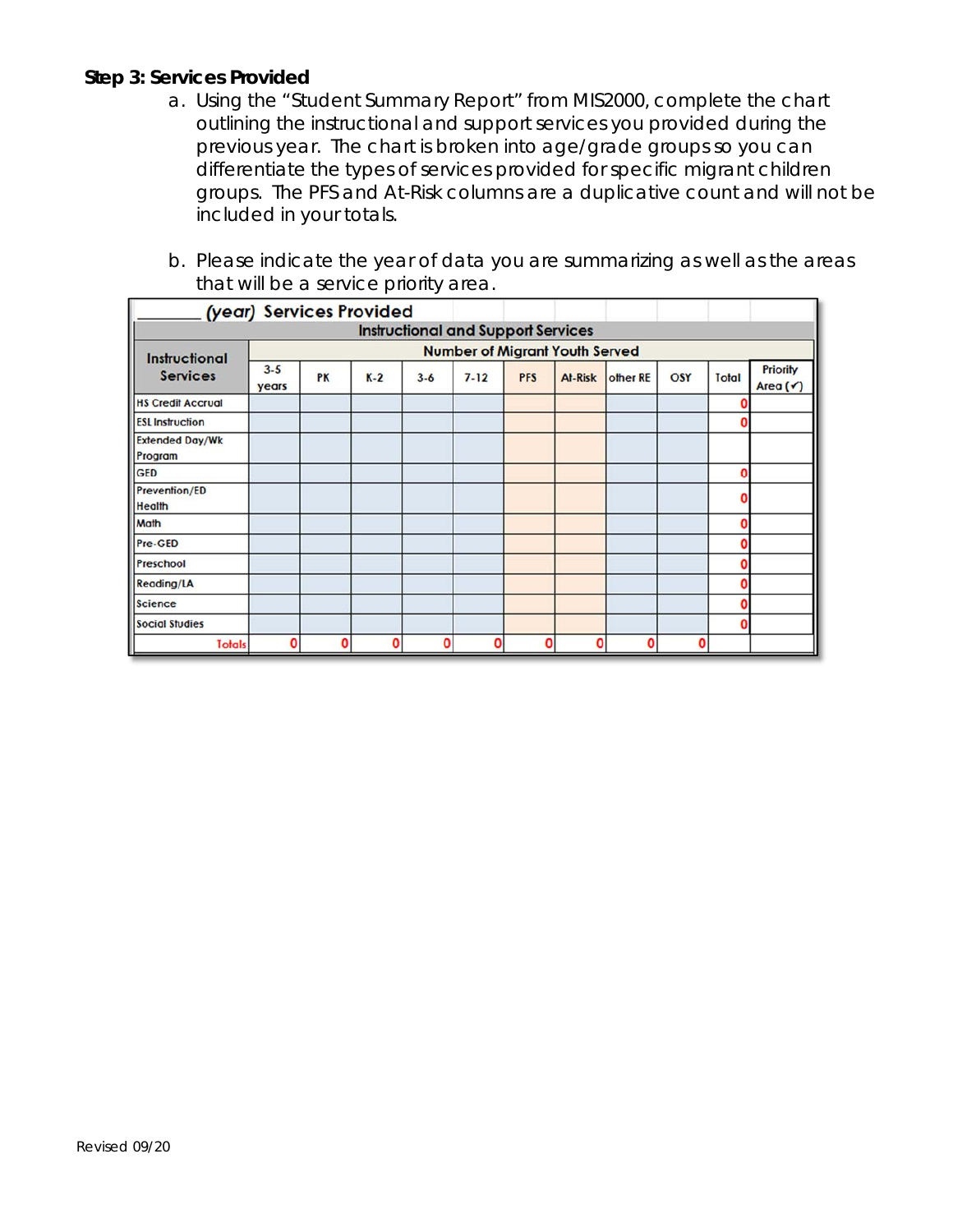# **Step 4: CNA Survey Results**

a. This tab is a place for you to summarize your **CNA** surveys completed by parents, staff, and students. The **CNA** surveys are found in the CNA toolkit and should be administered to parents, staff, and students as part of your CNA process.

| LOCAL PROJECT NEEDS ASSESSMENT GUIDE                                        |                                       |                    |                                           |                                      |  |  |
|-----------------------------------------------------------------------------|---------------------------------------|--------------------|-------------------------------------------|--------------------------------------|--|--|
| <b>CNA Survey Results</b><br>Parent Needs Assessment Survey Responses 15-16 | Total #<br><b>Parents</b><br>Surveyed | <b>PK</b> students | # Parents of # Parents of<br>K-6 students | # Parents of<br>$7 - 12$<br>students |  |  |
| <b>Supplementary/Instructional Services</b>                                 | $#$ parents<br>selected               | <b>Low Need</b>    | <b>High Need</b>                          | Priority<br>Area $($                 |  |  |
| reading/literacy help                                                       |                                       |                    |                                           |                                      |  |  |
| mathematics help                                                            |                                       |                    |                                           |                                      |  |  |
| summer programs                                                             |                                       |                    |                                           |                                      |  |  |
| pre-school programs                                                         |                                       |                    |                                           |                                      |  |  |
| instructional technology                                                    |                                       |                    |                                           |                                      |  |  |
| <b>English language services</b>                                            |                                       |                    |                                           |                                      |  |  |
| <b>HS</b> credit programs                                                   |                                       |                    |                                           |                                      |  |  |
| drop-out prevention services                                                |                                       |                    |                                           |                                      |  |  |
| programs for OSY                                                            |                                       |                    |                                           |                                      |  |  |
| graduation/career activities                                                |                                       |                    |                                           |                                      |  |  |
| <b>GED</b>                                                                  |                                       |                    |                                           |                                      |  |  |
| Information about the NE Education system & requirements                    |                                       |                    |                                           |                                      |  |  |
| other:                                                                      |                                       |                    |                                           |                                      |  |  |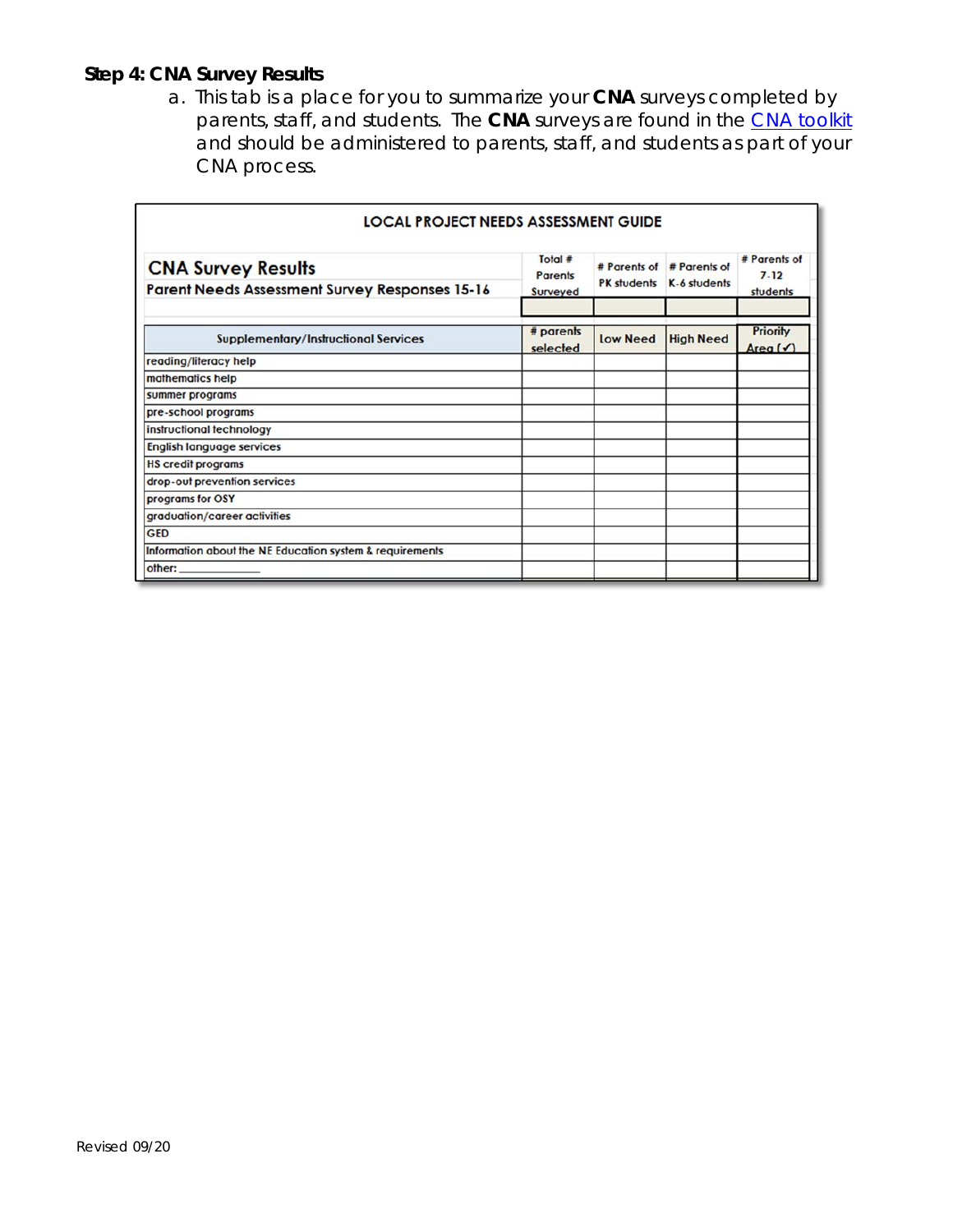#### **Step 5: Planning your Service Delivery Plan; Program Improvement Charts**

- a. These charts are designed to help you summarize your findings through the CNA process and connect those results as your design your Service Delivery Plan. The charts are broken into the three target areas; School Readiness, Reading/Writing/Math, and Graduation/Services to OSY.
- b. In each chart, you will see the State Performance Target, CNA Concern Statement, Data Summary, and Need Statement. These were all developed through the Statewide CNA Process.

State Performance Target: In 2016-17, 90% of all students will graduate from high school. Concern Statement: We are concerned that as a result of migrancy, migrant secondary students, especially English learners/PFS students, have a lack of information about credits, grades, and academic accomplishments and lack of access to instructional/support services resulting in a lower graduation rate than their peers. Data Summary: The migrant student graduation rate for 2014-15 was 74% (61% for PFS students) compared to the 90% State Performance Target, and 89% for nonmiarant students.

Need Statement: The migrant student graduation rate needs to increase by 15% (28% for PFS students) to eliminate the gap between migrant and non-migrant students, and by 16% (29% for PFS students) to meet the State Performance Target.

c. Within each target area, the chart includes the Need Category, Desired State, Current State, Need Statement, Strategies to implement, and Measurable Program Outcomes (MPOs). You should use your data and findings from the local CNA to complete the chart.

| <b>Need</b><br>Category                  | <b>Desired State</b><br>(what should be) | <b>Current State</b><br>(what is) | <b>Need Statement</b><br>(what is the gap?) | <b>Strategies to Implement</b><br>(how will you fill the gap?)                                                                                                                                                                                                                     | <b>Measurable Program</b><br><b>Outcomes</b><br>(how effective are the strategies?)                                                                                                                                                                                                              |
|------------------------------------------|------------------------------------------|-----------------------------------|---------------------------------------------|------------------------------------------------------------------------------------------------------------------------------------------------------------------------------------------------------------------------------------------------------------------------------------|--------------------------------------------------------------------------------------------------------------------------------------------------------------------------------------------------------------------------------------------------------------------------------------------------|
|                                          |                                          |                                   |                                             | 1-1 Provide migrant preschool<br>children (ages 3-5) with high-<br>quality supplemental instructional<br>services (e.g., preschool programs,<br>in-home preschool services,<br>extended year preschool<br>programs, summer programs) to<br>increase their school readiness skills. | MPO 1.1a During 2016-17 and<br>each year thereafter, 38% of<br>eligible 3-5 year old migrant<br>children (5% increase over the<br>2014-15 baseline) will participate<br>in preschool programming to<br>increase school readiness skills.                                                         |
| <b>Supplemental Educational Services</b> |                                          |                                   |                                             | 1-2 Implement a statewide MEP<br>pre/post preschool assessment tool.<br>for migrant children participating in<br>short-term or non-school-based.<br>MEP-funded school readiness<br>supplemental instructional services.                                                            | MPO 1.1b During 2016-17 and<br>each year thereafter, 75% of 3-5<br>year old migrant children<br>participating in MEP-sponsored<br>preschool instruction, will score<br>proficient or show a 5% increase<br>on the Teaching Strategies GOLD<br>or the Statewide MEP Preschool<br>Assessment Tool, |

- a. Desired State: This is what *should* be; for example, Nebraska has a 90% graduation rate so migrant students *should* have a 90% graduation rate.
- b. Current State: This is where you enter your specific data; for example, migrant students in your project have a 73% graduation rate.
- c. Need Statement: In this box, you describe the gap between the desired and current states. For example; the graduation rate gap between Non-migrant students and migrant students is 17%. There is a need for instructional support such as credit accrual programs and afterschool tutoring to help high school students meet graduation requirements.